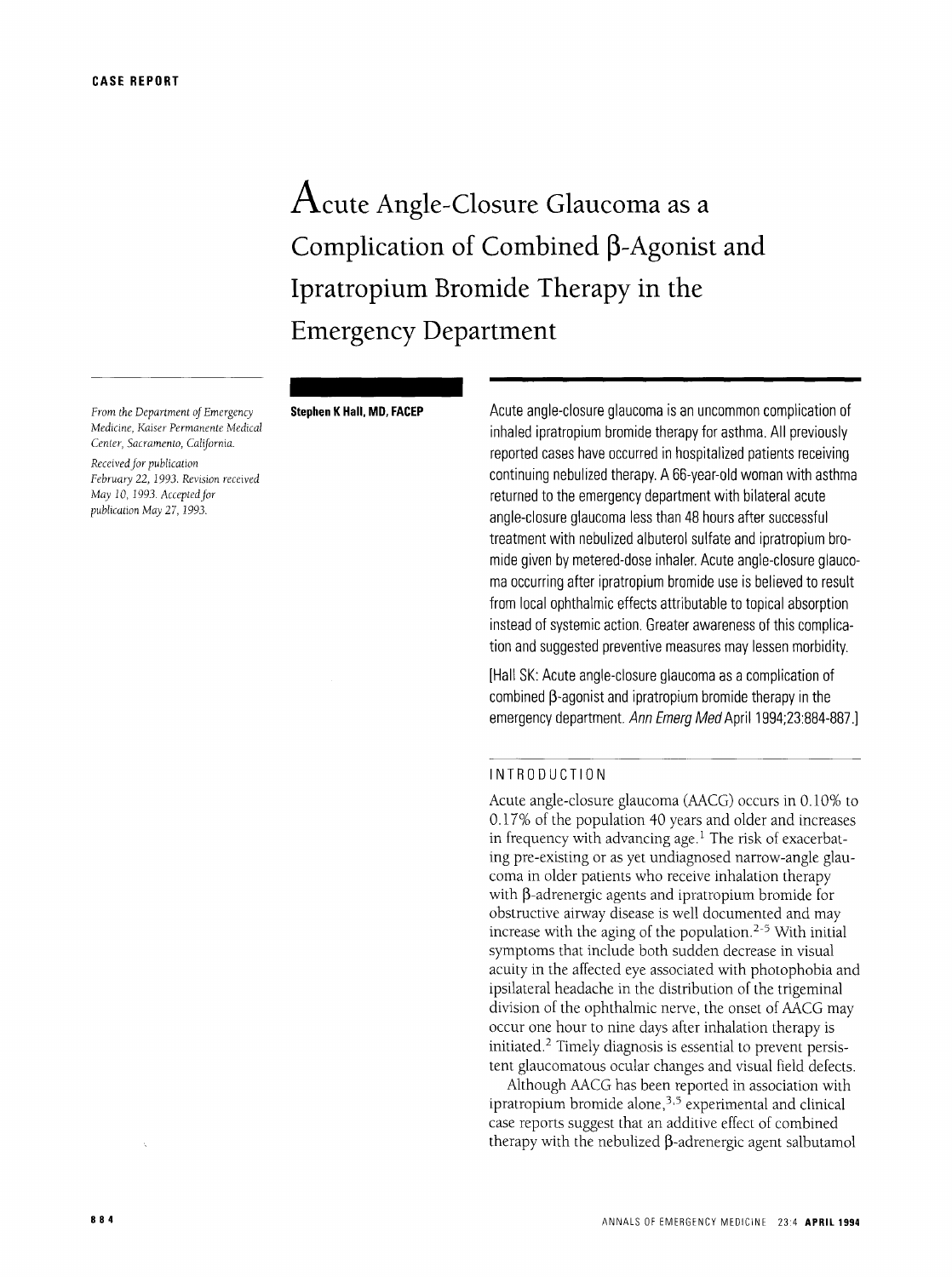(albuterol sulfate) and ipratropium bromide is responsible (albuterol sulfate) and ipratropium bromide is responsible for precipitating AACG in those predisposed to it.<sup>2,4,5</sup> When these agents are administered together, pretreatment When these agents are administered together, pretreatment screening is suggested to identify such patients, as is using screening is suggested to identify such patients, as is using protective eyewear and tube-device delivery systems instead protective eyewear and tube-device delivery systems instead of face masks. of face masks.

# CASE REPORT CASE REPORT

A 66-year-old woman arrived at the emergency department A 66-year-old woman arrived at the emergency department complaining of headache and diminished visual acuity of complaining of headache and diminished visual acuity of both eyes, especially the left, beginning eight hours earlier. both eyes, especially the left, beginning eight hours earlier. She reported a gritty, sandpaper-like sensation in both eyes. She reported a gritty, sandpaper-like sensation in both eyes. The headache was most severe behind and around the left The headache was most severe behind and around the left eye. She was nauseated but had not vomited. eye. She was nauseated but had not vomited.

Thirty-six hours before the onset of symptoms, she had Thirty-six hours before the onset of symptoms, she had been treated in the ED for exacerbation of asthma and was been treated in the ED for exacerbation of asthma and was discharged home. During the ED visit, she had received discharged home. During the ED visit, she had received four 0.6-mL (3.0 mg) doses of nebulized albuterol sulfate by face mask and 125 mg methylprednisolone sodium by face mask and 125 mg methylprednisolone sodium succinate intravenously. Each nebulized treatment was succinate intravenously. Each nebulized treatment was followed by four puffs (72  $\mu$ g) of ipratropium bromide given by metered-dose inhaler. She was discharged free of given by metered-dose inhaler. She was discharged free of wheezing and started on a 12-day tapered regimen of wheezing and started on a 12-day tapered regimen of prednisone in addition to her other medications. prednisone in addition to her other medications.

The patient's medical history included nasal polyposis The patient's medical history included nasal polyposis and a prior episode of AACG of the left eye. Seven months and a prior episode of AACG of the left eye, Seven months before, the patient had had laser iridotomy of the left eye before, the patient had had laser iridotomy of the left eye with documented decrease in intraocular pressure from with documented decrease in intraocular pressure from 28 mm Hg to 20 mm Hg one month later. Patency of the 28 mm Hg to 20 mm Hg one month later. Patency of the iridotomy at that time, however, was uncertain. She had iridotomy at that time, however, was uncertain. She had done well without ophthalmologic medications. She had done well without ophthalmologic medications. She had no history of diabetes mellitus, hypertension, or cardiac no history of diabetes mellitus, hypertension, or cardiac disease. Her current medications included theophylline, disease. Her current medications included theophylline, an oral decongestant, conjugated estrogen, beclometha-an oral decongestant, conjugated estrogen, beclomethasone nasal spray, and triamcinolone acetonide and sone nasal spray, and triamcinolone acetonide and albuterol sulfate taken by metered-dose inhaler, in addi-albuterol sulfate taken by metered-dose inhaler, in addition to the tapered prednisone begun the day before. She tion to the tapered prednisone begun the day before. She was allergic to salicylate, penicillin, and sulfa. was allergic to salicylate, penicillin, and sulfa.

On physical examination, she was alert and oriented but On physical examination, she was alert and oriented but anxious. Vital signs were blood pressure, 254-/122 mm Hg; anxious. Vital signs were blood pressure, 254/122 mm Hg; pulse, 94; respirations, 20; and temperature, 37.0°C. The neck was supple. Both lung fields were clear. Ocular The neck was supple. Both lung fields were clear. Ocular examination results revealed photophobia. The patient examination results revealed photophobia. The patient was able to count fingers at 3 ft using the right eye but was able to count fingers at 3 ft using the right eye but could only detect hand motion with the left eye. The right could only detect hand motion with the left eye. The right pupil was round and reactive, and the anterior chamber pupil was round and reactive, and the anterior chamber was clear. The left pupil was at midposition and fixed was clear. The left pupil was at midposition and fixed with corneal clouding. Schiotz tonometry of the left eye with corneal clouding. Schiotz tonometry of the left eye using the 7.5-g weight revealed a pressure of more than using the 7.5-g weight revealed a pressure of more than

59 mm Hg. Funduscopic examination results revealed 59 mm Hg. Funduscopic examination results revealed that the right eye was clear, but the left fundus was that the right eye was clear, but the left fundus was obscured by corneal clouding. obscured by corneal clouding.

After IV access was established and 10 mg nifedipine After IV access was established and 10 mg nifedipine was administered by mouth for blood pressure control, an was administered by mouth for blood pressure control, an emergency ophthalmology consultation was obtained. emergency ophthalmology consultation was obtained. Gonioscopic examination of the left eye by the ophthal-Gonioscopic examination of the left eye by the ophthalmologist revealed a 360-degree closure of the angle and a mologist revealed a 360-degree closure of the angle and a nonpatent peripheral iridotomy. Ocular pressures, mea-nonpatent peripheral iridotomy. Ocular pressures, measured by applanation tonometry, were 40 mm Hg OD and sured by applanation tonometry, were 40 mm Hg OD and 65 mm Hg OS, consistent with bilateral AACG. 65 mm Hg OS, consistent with bilateral AACG.

Pilocarpine 2% drops were instilled in both eyes Pilocarpine 2% drops were instilled in both eyes hourly, and 300 mL of 20% IV mannitol solution was hourly, and 300 mL of 20% IV mannitol solution was infused over one hour. Because of the history of allergy to infused over one hour. Because of the history of allergy to sulfa, acetazolamide (a sulfonamide derivative) was not sulfa, acetazolamide (a sulfonamide derivative) was not given. Topical  $\beta$ -adrenergic receptor–blocking agents were withheld because of the history of asthma. withheld because of the history of asthma.

The patient was taken to the eye clinic and, after partial The patient was taken to the eye clinic and, after partial clearing of the left cornea, the ophthalmologist performed clearing of the left cornea, the ophthalmologist performed peripheral iridotomy and iridoplasty on both eyes using a peripheral iridotomy and iridoplasty on both eyes using a neodymium:¥AG (yttrium-aluminum-garnet) laser. The neodymium:YAG (yttrium-aluminum-garnet) laser. The patient was returned to the ED and discharged in good patient was returned to the ED and discharged in good condition ten hours after initially being seen. She was condition ten hours after initially being seen. She was given 3% pilocarpine and 1% prednisolone acetate eye given 3% pilocarpine and 1% prednisolone acetate eye drops in addition to her previous medications. The diag-drops in addition to her previous medications. The diagnosis at discharge was AACG with plateau iris of both nosis at discharge was AACG with plateau iris of both eyes. eyes.

At a follow-up clinic visit one month later, the patient At a follow-up clinic visit one month later, the patient was doing well. Visual acuity was *20140* OU, and she had was doing well. Visual acuity was *20/40* OU, and she had intraocular pressures of 22 mm Hg OD and 24 mm Hg OS. intraocular pressures of 22 mm Hg OD and 24 mm Hg OS.

## DISCUSSION DISCUSSION

Ipratropium bromide is a synthetic, quaternary ammonium Ipratropium bromide is a synthetic, quaternary ammonium compound with anticholinergic bronchodilator properties. compound with anticholinergic bronchodilator properties. Because of the poor systemic absorption of ipratropium Because of the poor systemic absorption of ipratropium bromide from the tracheobronchial tree after inhalation, bromide from the tracheobronchial tree after inhalation, initial studies minimized the potential adverse effects of this initial studies minimized the potential adverse effects of this agent compared with those of inhaled atropine in patients agent compared with those of inhaled atropine in patients with glaucoma.<sup>6,7</sup> Since then, ten cases of AACG after administration of nebulized ipratropium bromide have administration of nebulized ipratropium bromide have been reported.<sup>2-5</sup> Eight have occurred after combined use of nebulized ipratropium bromide and salbutamol of nebulized ipratropium bromide and salbutamol (albuterol sulfate). Seven of the ten cases of AACG were (albuterol sulfate). Seven of the ten cases of AACG were bilateral, and four of the five cases for which gender was bilateral, and four of the five cases for which gender was cited occurred in female patients, 3-5 consistent with the cited occurred in female patients,3-5 consistent with the female preponderance of AACG in the general population. female preponderance of AACG in the general population.

All ten cases occurred in either Great Britain or New All ten cases occurred in either Great Britain or New Zealand, where ipratropium bromide is available for neb-Zealand, where ipratropium bromide is available for nebulization in a solution form. Boehringer-Ingelheim, the ulization in a solution form. Boehringer-Ingelheim, the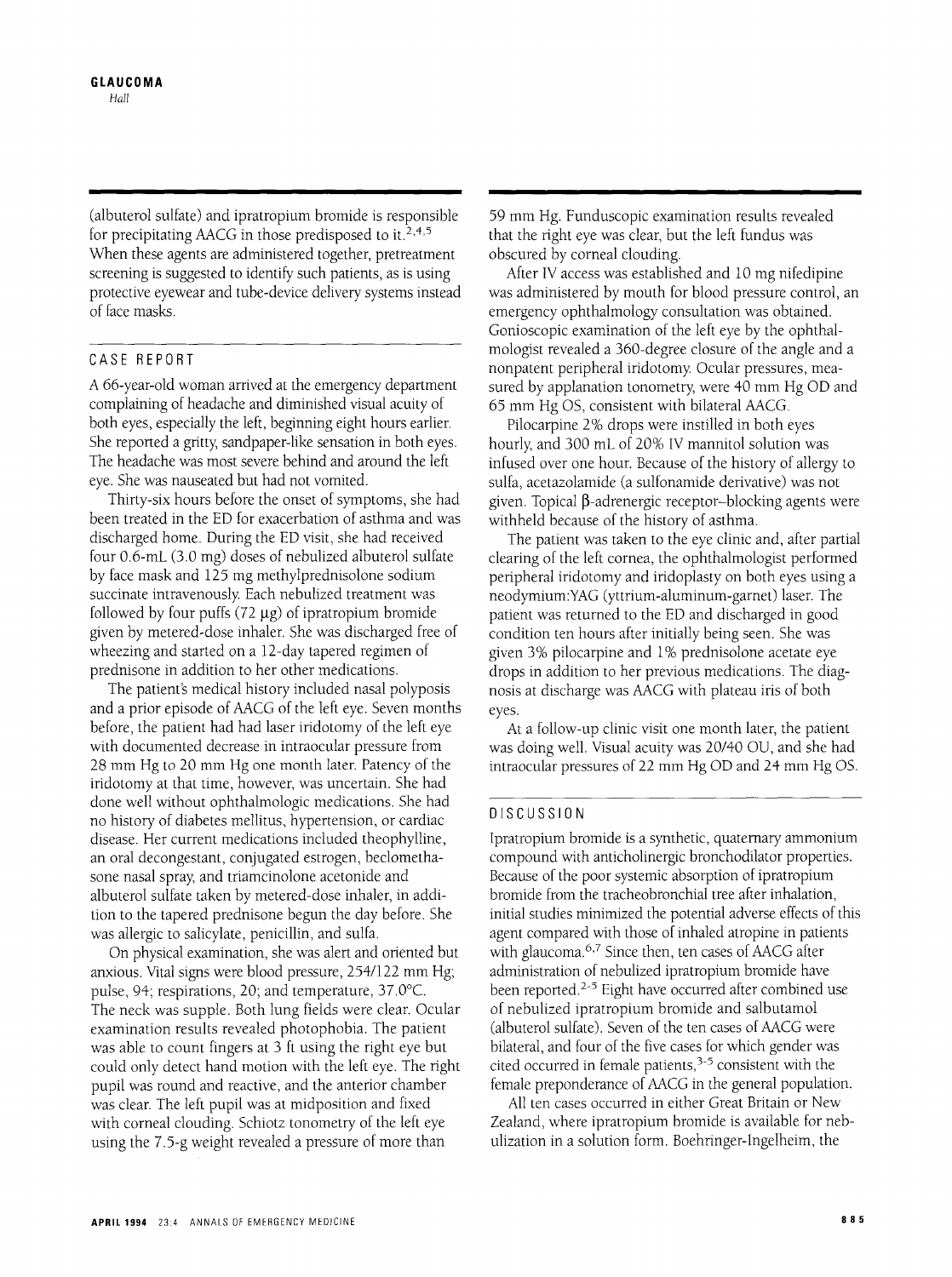manufacturer of ipratropium bromide, may soon market a manufacturer of ipratropium bromide, may soon market a nebulization solution for use in the United States. nebulization solution for use in the United States.

Currently, ipratropium bromide is available in the Currently, ipratropium bromide is available in the United States only in a metered-dose inhaler. This case United States only in a metered-dose inhaler. This case report of AACG is the first known in the United States to report of MCG is the first known in the United States to occur after giving ipratropium bromide and is the first occur after giving ipratropium bromide and is the first related to its use when given by metered-dose inhaler. related to its use when given by metered-dose inhaler. This case report of AACG also is the first known to occur This case report of MCG also is the first known to occur in an outpatient previously treated with ipratropium bro-in an outpatient preViously treated with ipratropium bromide in the ED and discharged after successful resolution mide in the ED and discharged after successful resolution of obstructive airway disease. All previous case reports<sup>2-5</sup> described patients hospitalized for continuing treatment described patients hospitalized for continuing treatment of chronic obstructive pulmonary disease. of chronic obstructive pulmonary disease.

Acute angle-closure glaucoma occurs with one quarter Acute angle-closure glaucoma occurs with one quarter the frequency of primary open-angle glaucoma.<sup>8</sup> Risk factors include advancing age, female gender, hyperopia, tors include advancing age, female gender, hyperopia, shallow anterior chamber, increased lens thickness, and shallow anterior chamber, increased lens thickness, and family history of glaucoma. 9 White women are affected family history of glaucoma. <sup>9</sup> White women are affected three times more frequently than white men, whereas the three times more frequently than white men, whereas the female/male incidence ratio is  $1{:}1$  among blacks. $^{10}$   $\,$ 

As one ages, increased lens thickness results in relative As one ages, increased lens thickness results in relative pupillary block. $<sup>11</sup>$  AACG occurs when pupillary dilation</sup> then blocks the outflow of aqueous humor from the pos-then blocks the outflow of aqueous humor from the posterior to the anterior chamber, resulting in a blockage of terior to the anterior chamber, resulting in a blockage of the trabecular meshwork and increased intraocular pres-the trabecular meshwork and increased intraocular pressure. Conditions that predispose to mydriasis, such sure. Conditions that predispose to mydriasis, such as low ambient light, emotional stimulation, and sym-as low ambient light, emotional stimulation, and sympathomimetic and anticholinergic parasympatholytic pathomimetic and anticholinergic parasympatholytic medication, are all known to precipitate  $\mathrm{AACG.}^9$ 

In several large, retrospective studies of postoperative In several large, retrospective studies of postoperative patients, AACG has been attributed to parenteral anticholin-patients, MCG has been attributed to parenteral anticholinergic administration.<sup>12-14</sup> AACG also has been associated with aerosolized atropine used to treat chronic obstructive with aerosolized atropine used to treat chronic obstructive pulmonary disease.<sup>9</sup> More recently, AACG has occurred after ipratropium bromide administration, as in this case report. ipratropium bromide administration, as in this case report. Two cases of AACG caused by nebulized ipratropium Two cases of MCG caused by nebulized ipratropium bromide alone have been reported, 3,5 whereas all other bromide alone have been reported,3,5 whereas all other reported cases have occurred after combined use of reported cases have occurred after combined use of nebulized salbutamol (albuterol sulfate) and ipratropium nebulized salbutamol (albuterol sulfate) and ipratropium bromide.<sup>2,4,5</sup> Kalra and Bone<sup>15</sup> have postulated that adding  $\beta$ -agonist stimulation of aqueous humor secretion from  $\beta$ the ciliary body to the pupillary dilation brought on by the Ciliary body to the pupillary dilation brought on by ipratropium bromide's topical parasympatholytic effect ipratropium bromide's topical parasympatholytic effect elevates intraocular pressure and precipitates AACG. elevates intraocular pressure and precipitates MCG,

In their controlled, double-blind, crossover British In their controlled, double-blind, crossover British study, 15 46 patients with a history of glaucoma were study,15 46 patients with a history of glaucoma were treated with nebulized ipratropium bromide and salbuta-treated with nebulized ipratropium bromide and salbutamol for chronic bronchitis. No statistically significant rise mol for chronic bronchitis. No statistically significant rise in intraocular pressure or narrowing of anterior chamber in intraocular pressure or narrowing of anterior chamber angle was noted in any patient with open-angle or angle was noted in any patient with open-angle or

narrow-angle glaucoma or in the control subjects after narrow-angle glaucoma or in the control subjects after they received either drug alone. Only when both nebu-they received either drug alone. Only when both nebulized agents were administered together did an increase in lized agents were administered together did an increase in intraocular pressure (mean, 5.8 mm Hg  $\pm$  0.3 mm Hg) occur and only in those with a history of narrow-angle occur and only in those with a history of narrow-angle glaucoma, of whom five also had transient angle closure. glaucoma, of whom five also had transient angle closure. Intraocular pressure changes and angle closure did not occur Intraocular pressure changes and angle closure did not occur in patients receiving the combined treatment when protective in patients receiving the combined treatment when protective eyewear (swimming goggles) was worn or when antiglaucoma eyewear (swimming goggles) was worn or when antiglaucoma treatment was continued. This finding suggests that the treatment was continued. This finding suggests that the ocular changes induced by these agents occur as a result ocular changes induced by these agents occur as a result of the direct topical deposition of aerosolized drug in the of the direct topical deposition of aerosolized drug in the conjunctival sac instead of as a systemic effect. 15 conjunctival sac instead of as a systemic effect. 15

The case reported here, in which AACG developed in The case reported here, in which MCG developed in the patient after nebulized albuterol sulfate was adminis-the patient after nebulized albuterol sulfate was administered by face mask followed immediately by four puffs of tered by face mask followed immediately by four puffs of ipratropium bromide, would seem to support the results ipratropium bromide, would seem to support the results of the study of Kalra and Bone.<sup>15</sup> The ipratropium bromide in our case was administered by metered-dose inhaler, in our case was administered by metered-dose inhaler, probably using the open-mouth technique without a spacer probably using the open-mouth technique without a spacer device. device.

Several recommendations have been made in an Several recommendations have been made in an attempt to minimize the risk of AACG in patients treated attempt to minimize the risk of MCG in patients treated with nebulized ipratropium bromide for obstructive air-with nebulized ipratropium bromide for obstructive airway disease.<sup>2-5,9</sup> Before administering the drug, older patients, especially women, must be questioned regarding patients, especially women, must be questioned regarding a history of AACG or abortive episodes of angle closure a history of MCG or abortive episodes of angle closure suggested by transient blurred vision, "halos," or red eye, suggested by transient blurred vision, "halos," or red eye, associated with unilateral headache and nausea. 2-9 Using associated with unilateral headache and nausea. 2- <sup>9</sup> Using a hand-held penlight to estimate anterior chamber depth a hand-held penlight to estimate anterior chamber depth also may be helpful. By holding a penlight over the lateral also may be helpful. By holding a penlight over the lateral canthus and directing it nasally, a shallow anterior cham-canthus and directing it nasally, a shallow anterior chamber can be detected when the light does not illuminate the ber can be detected when the light does not illuminate the nasal portion of the iris because the iris bows forward.<sup>9</sup>

For patients requiring nebulized anticholinergic therapy For patients requiring nebulized anticholinergic therapy and determined to be at increased risk for AACG, several and determined to be at increased risk for AACG, several approaches have been suggested. Berdy et al advised that approaches have been suggested. Berdy et al advised that an ophthalmologist examine those at risk before therapy is an ophthalmologist examine those at risk before therapy is initiated. 9 Such examination may be appropriate in selected initiated. <sup>9</sup> Such examination may be appropriate in selected hospitalized patients but is probably impractical for the hospitalized patients but is probably impractical for the acutely ill patient in the ED. acutely ill patient in the ED.

Using masks that are both correctly fitted and Using masks that are both correctly fitted and positioned to minimize ocular deposition of nebulized positioned to minimize ocular deposition of nebulized drug<sup>2,5</sup> and, when possible, using a hand-held nebulizer instead of a face mask may decrease ocular absorption instead of a face mask may decrease ocular absorption even further.<sup>5</sup> Because ipratropium bromide is currently available in the United States only in a metered-dose inhaler, available in the United States only in a metered-dose inhaler, a spacer device is recommended instead of the open-mouth a spacer device is recommended instead of the open-mouth technique probably used in our case. Protective eye wear such technique probably used in our case. Protective eye wear such as swimming goggles 15 or even the disposable plastic glasses as swimming goggles<sup>15</sup> or even the disposable plastic glasses